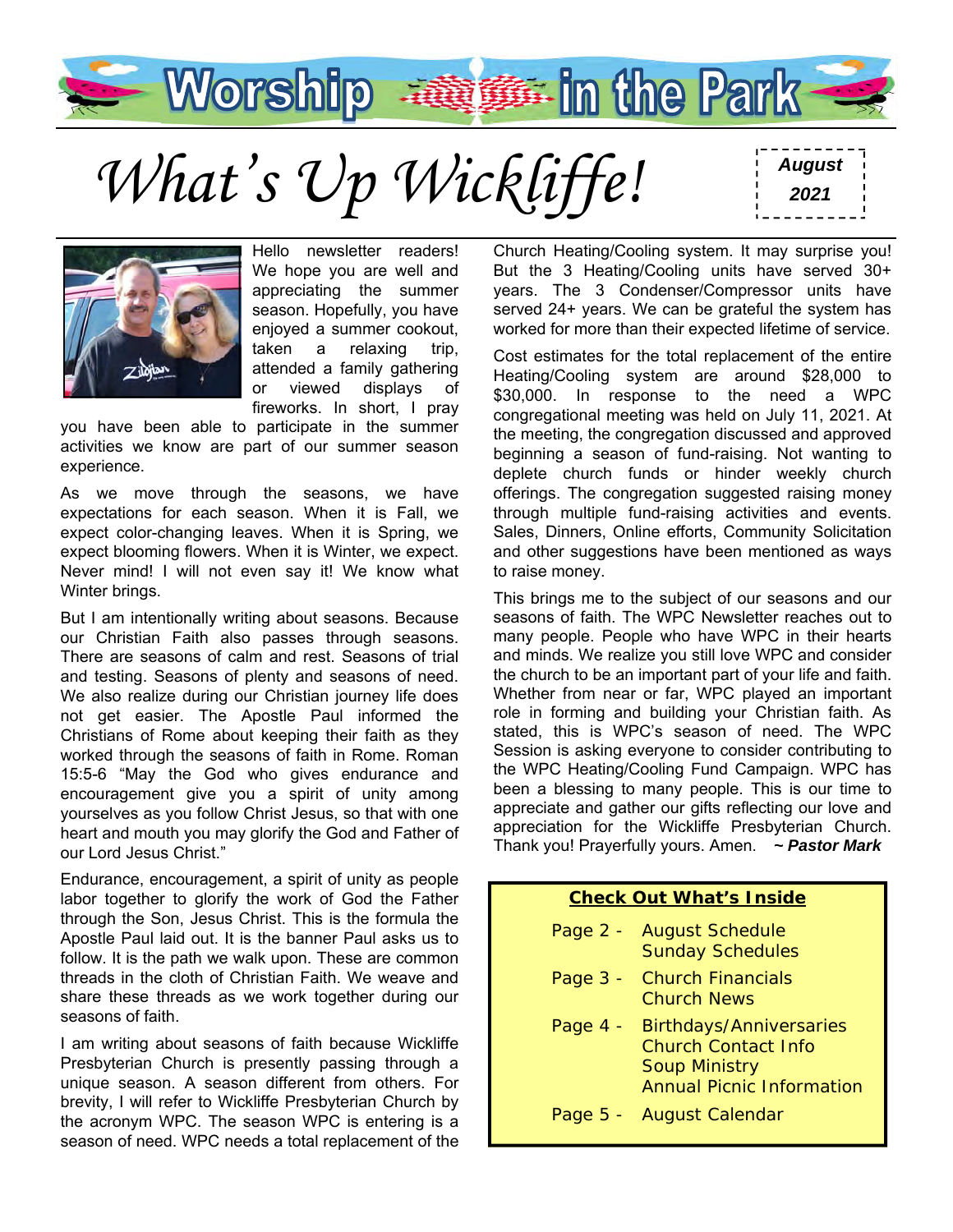

*Page 2 What's Up Wickliffe!* 

# **AUGUST SCHEDULE**

\*\*\*\*\*\*\*\*\*\*\*\*\*\*\*\*\*\*\*\*\*\*\*\*\*\*\*\*\*\*\*\*\*\*\*\*\*\*\*\*\*\*\*\*\*\*\*\*\*\*\*\*\*\*\*\*\*\* **Aug 1 Tenth Sunday after Pentecost Aug 8 Eleventh Sunday after Pentecost**  ◆ Annual Worship in the Park & Picnic **Aug 15 Twelfth Sunday after Pentecost** 



- **Aug 22 Thirteenth Sunday after Pentecost**
- **Aug 29 Fourteenth Sunday after Pentecost**  ◆ Benevolence Offering

| * * * * Sunday Schedules<br>* * * *<br>$\star$<br>★              |                                                                                                                                                                                                                                                                                                                        |  |  |  |  |
|------------------------------------------------------------------|------------------------------------------------------------------------------------------------------------------------------------------------------------------------------------------------------------------------------------------------------------------------------------------------------------------------|--|--|--|--|
| <b>Worship</b><br><b>Sunday Services 10:00AM</b>                 | <b>Ushers</b><br>1st Week - Nancy O'Hara, Volunteer                                                                                                                                                                                                                                                                    |  |  |  |  |
| <b>Acolytes</b><br>Volunteers are needed for<br>weekly acolytes. | Alternate: Neil Truslow<br>2nd Week - Kevin Yacucci, Sherry Yacucci,<br>Alternate: Ricky Witt<br>3rd Week - Bev Bagoly, Bill Wayland<br>Alternate: Bill O'Hara<br>4th Week - Jamie Bryant, Debbie Marshall<br>Alternate: Bob Fabian<br>5th Week & Evenings - Bill O'Hara, Volunteer<br><b>Alternate: Nancy Truslow</b> |  |  |  |  |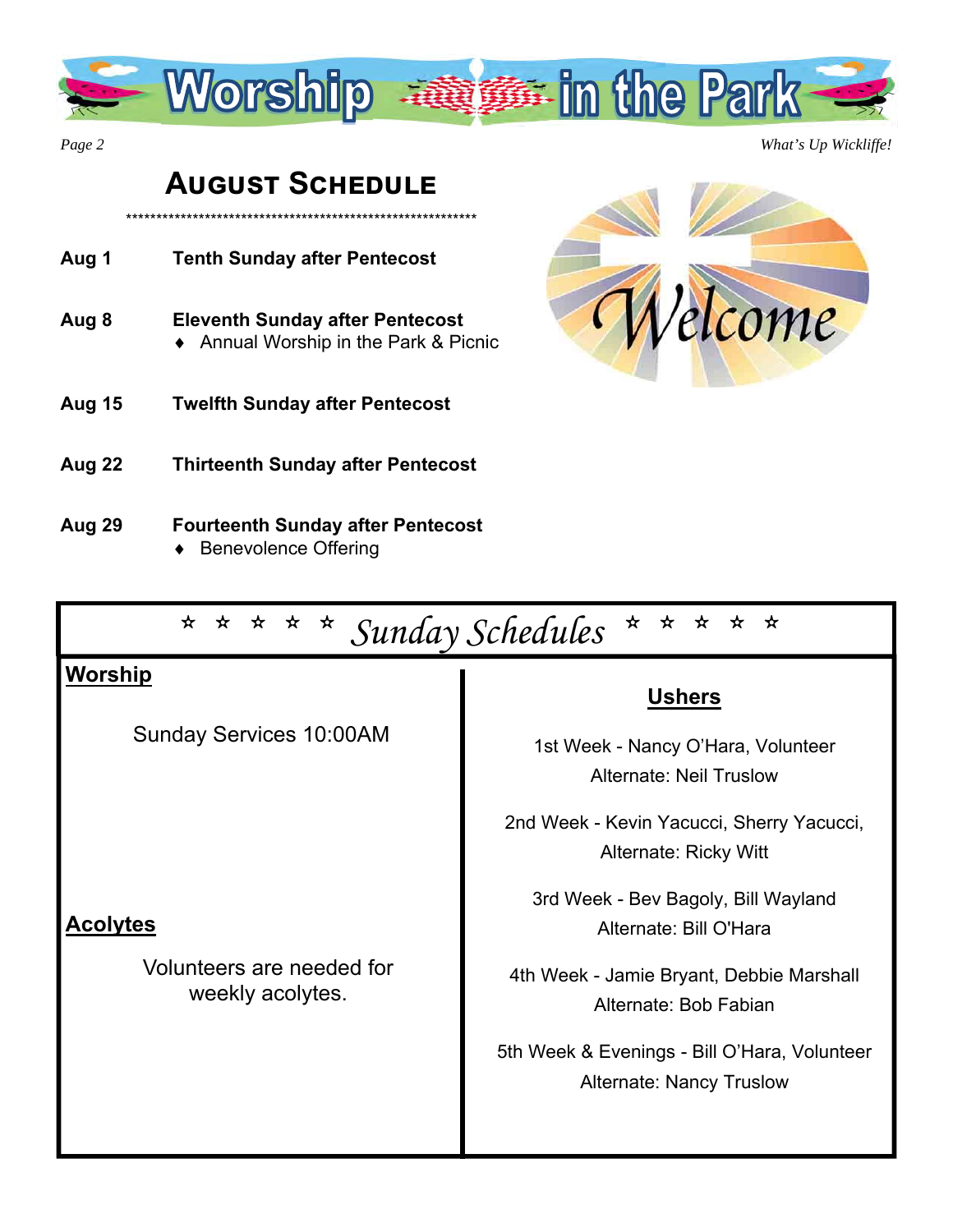

*Page 3 What's Up Wickliffe!*  GTGTG an

**Wickliffe Presbyterian Church Financial Report - June 2021** 

| 05/31/21<br><b>Total Available Funds (checking/savings)</b><br><b>Total Cash Received</b> |                                                 |                 | \$124,380.11<br>3,984.71 |                 |  |
|-------------------------------------------------------------------------------------------|-------------------------------------------------|-----------------|--------------------------|-----------------|--|
|                                                                                           |                                                 |                 |                          |                 |  |
|                                                                                           | <b>Total Interest</b>                           |                 |                          |                 |  |
| 06/30/21                                                                                  | <b>Total Available Funds (checking/savings)</b> |                 | \$120,859.19             |                 |  |
| <b>Account Balances:</b>                                                                  | <b>Savings</b>                                  | <b>Checking</b> | <b>Benevolence</b>       | <b>Memorial</b> |  |
| <b>Balance as of 05/31/21</b>                                                             | \$78,471.53                                     | \$45,908.58     | \$1,284.09               | \$7,510.93      |  |
| Deposits                                                                                  | 0.00                                            | 3,984.71        | 8.00                     |                 |  |
| <b>Interest Received</b>                                                                  | .71                                             |                 |                          |                 |  |
| Withdrawals                                                                               | 0.00                                            | 7,506.34        |                          |                 |  |
| <b>Balance as of 06/30/21</b>                                                             | \$78,472.24                                     | \$42,386.95     | \$1,292.09               | \$7,510.93      |  |

**Per Capita ~ Received - \$712.00 Paid - \$0.00** 



To our wonderful and caring Wickliffe Presbyterian Church Members and Friends from your Clerk of Session, Pastor and Church Session:

As our Church Session and Congregation met to discuss the issues with our Furnace/Air Conditioning on July 11<sup>th</sup> after Worship, I wanted to make all aware of our decisions and approach to the repair of our failing equipment.

For those who have not been in Worship you may not be aware of any decisions that have been made as we move forward. We have received two estimates for the replacement/repair of this equipment from Rob's Heating and Cooling and Clayton Heating. The estimated cost is between \$28,000 and \$31,000. We unsuccessfully tried to receive a third estimate from Prout and Mazza. We may still try and acquire a third estimate.

We, with much discussion and vote, decided to move forward on a Capital Fund Campaign to help defer costs of replacing the furnace/air conditioning. If you are so moved and would like to

contribute to this effort, please mail your contributions to Wickliffe Presbyterian Church and mark it "Capital Fund Campaign". All contributions are helpful. We will also be addressing this issue with TLCC to see if they are willing and able to also support this project. To date we have already received over \$1800 in contributions.

Thank you for your support! Nancy O'Hara, Clerk of Session

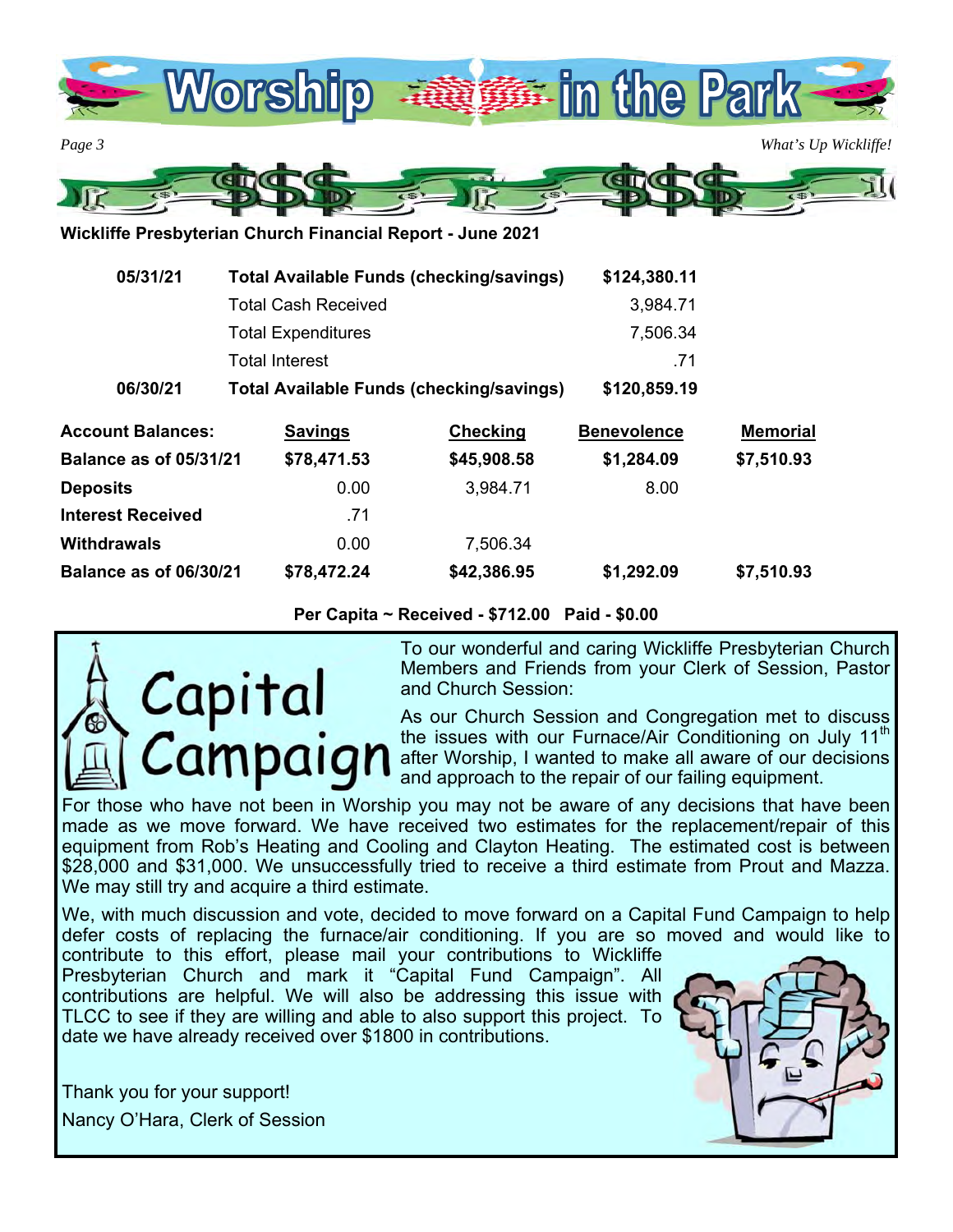

*Page 4 What's Up Wickliffe!* 

### **2021 Per Capita is again \$32.00. Per Capita informational flyers available at the church.**

#### **Church Office Hours:**

Monday - 9:00am - 12:00pm

Tuesday - Closed

Wednesday - Closed

Thursday - 9:00am - 12:00pm

Friday - Closed

**(Hours may vary. Please contact the office for an appointment if you need in the church)** 

Church Website: www.wickliffepc.com

Secretary's Email: wickliffepc@gmail.com - - - - - - - - - - - - - - - - - - - - - - - - - - - - - - - -

Wickliffe Presbyterian Church 45 Idlewood Rd. Austintown, OH 44515 P: 330-792-6441 F: 330-792-1006

TLCC Daycare and Preschool Director, Norma Johnson 330-792-9048

- - - - - - - - - - - - - - - - - - - - - - - - - - - - - - - -

## *Needle's Eye Soup Ministry*

Please remember Needles's Eye! If Your initials appear, please consider donating regular size jar of peanut butter, and/or cans of beans or soup! We give a little, it adds up to a lot!

Thankfully yours, Donna Cooper

**This month's initials are: A - B - C**



Happy Birthdai

August 6 - Donna Cole August 8 - Norma Johnson August 10 - Janet Merryman August 10 - Steven Garstka August 16 - Miranda Truslow



No August Anniversaries



**Sunday, August 8 10:00 AM Worship, Picnic to follow Austintown Township Park - Stacey Pavilion Pavilion is indoor (rain or shine)** 

> **Hot Dogs and Condiments will be provided by the Church**

#### **PLEASE BRING**

**Casserole and/or Dessert to Share** 

**Your own place settings w/ silverware (For Safety reasons, none will be provided)** 

**Your own drinks (For Safety reasons, none will be provided)** 

**Consider bringing your own serving spoon to eliminate many hands on serving utensils** 

**Games to play after worship and lunch** 

**Invite friends from Christ Church to join us!**